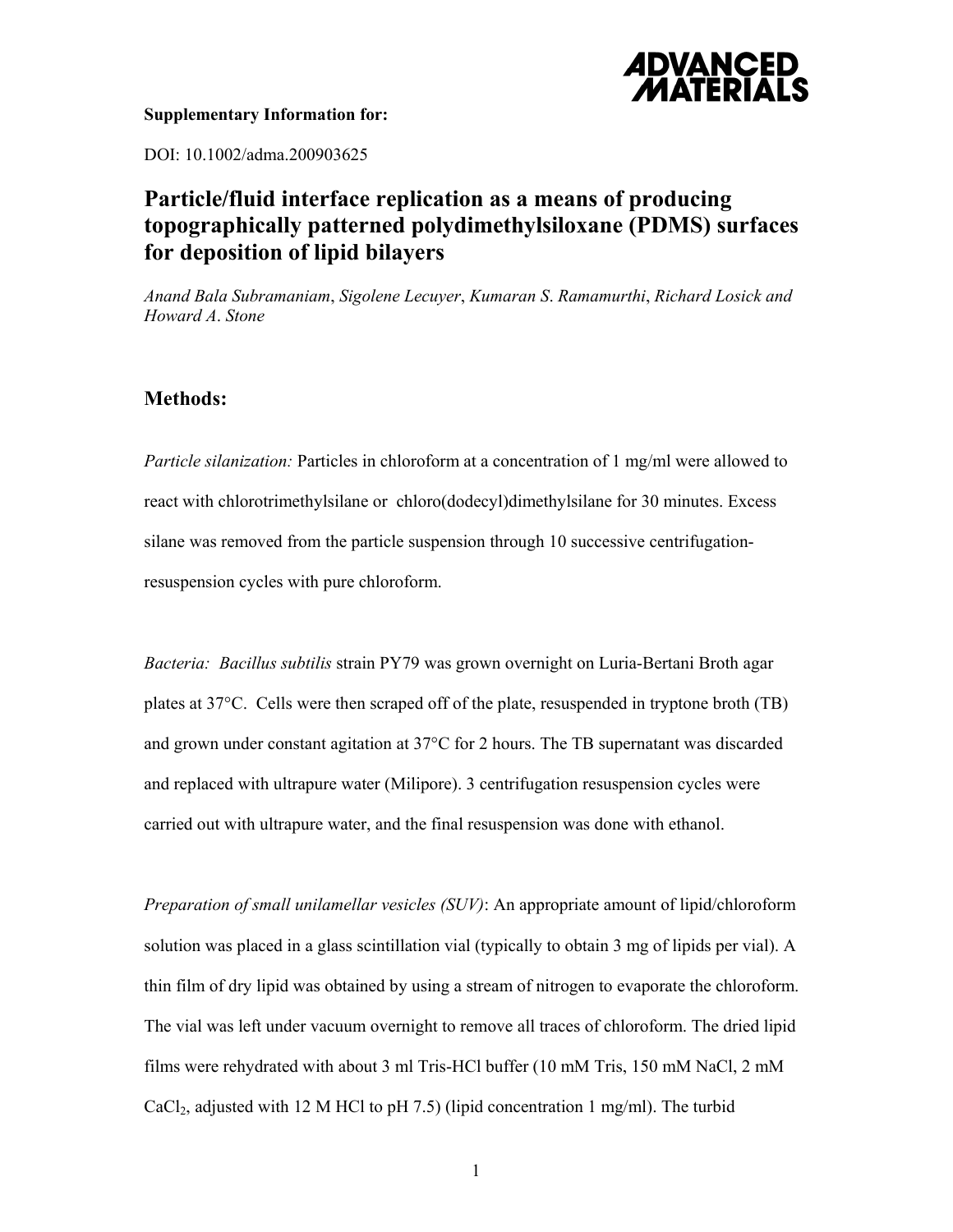

suspension, which contained multilamellar liposomes, was then sonicated using a probe sonicator (Branson) for 10 minutes at 30 percent power until the solution became clear. The vial was submerged in an ice bath during sonication to prevent excessive heating of the lipid suspension. The SUV suspension was then centrifuged for 10 minutes at 10,000 rpm to pellet platinum particles that were released from the sonicator tip.

*SUV fusion to produce supported lipid bilayers:* PDMS substrates were cleaned by sonicating for 10 minutes sequentially in acetone, ethanol and ultrapure water. Substrates were then allowed to dry overnight in a 65°C oven. Tris-HCl buffer and the SUV suspension at a 20:1 volume ratio were introduced over the clean freshly plasma-oxidized PDMS substrate (10 seconds in a Harrick Plasma Cleaner/Sterilizer PDC-32G at maximum RF power). The substrate was allowed to incubate for 1 hour and then carefully washed with ultrapure water to remove excess unfused vesicles. Once prepared, the bilayer was kept immersed in an aqueous environment at all times.

*Preparation of giant unilamellar vesicles (GUV) and double bilayers:* For the double bilayer system upper bilayers were formed by rupturing giant unilamellar vesicles (size range 5-50 μm in diameter) onto a preexisting bilayer produced through the SUV fusion technique. The giant vesicles were formed using the electroformation technique [1]. 6  $\mu$  of the desired lipid mixture at a concentration of 1 mg/ml were spread onto a clean indium tin oxide (ITO) coated glass slide in a thin layer using a glass syringe (Hamilton). The slide was placed in a vacuum dessicator overnight to remove all traces of chloroform. A PDMS gasket was used to construct a barrier around the lipid film, and the slide was placed onto a 65°C hotplate (to ensure the lipids were above the phase transition temperature). About 600 μl of 500 mM sucrose solution was used to hydrate the lipid film, and a second ITO slide was used to close the chamber. The slides were connected to a function generator (Agilent) with conductive

2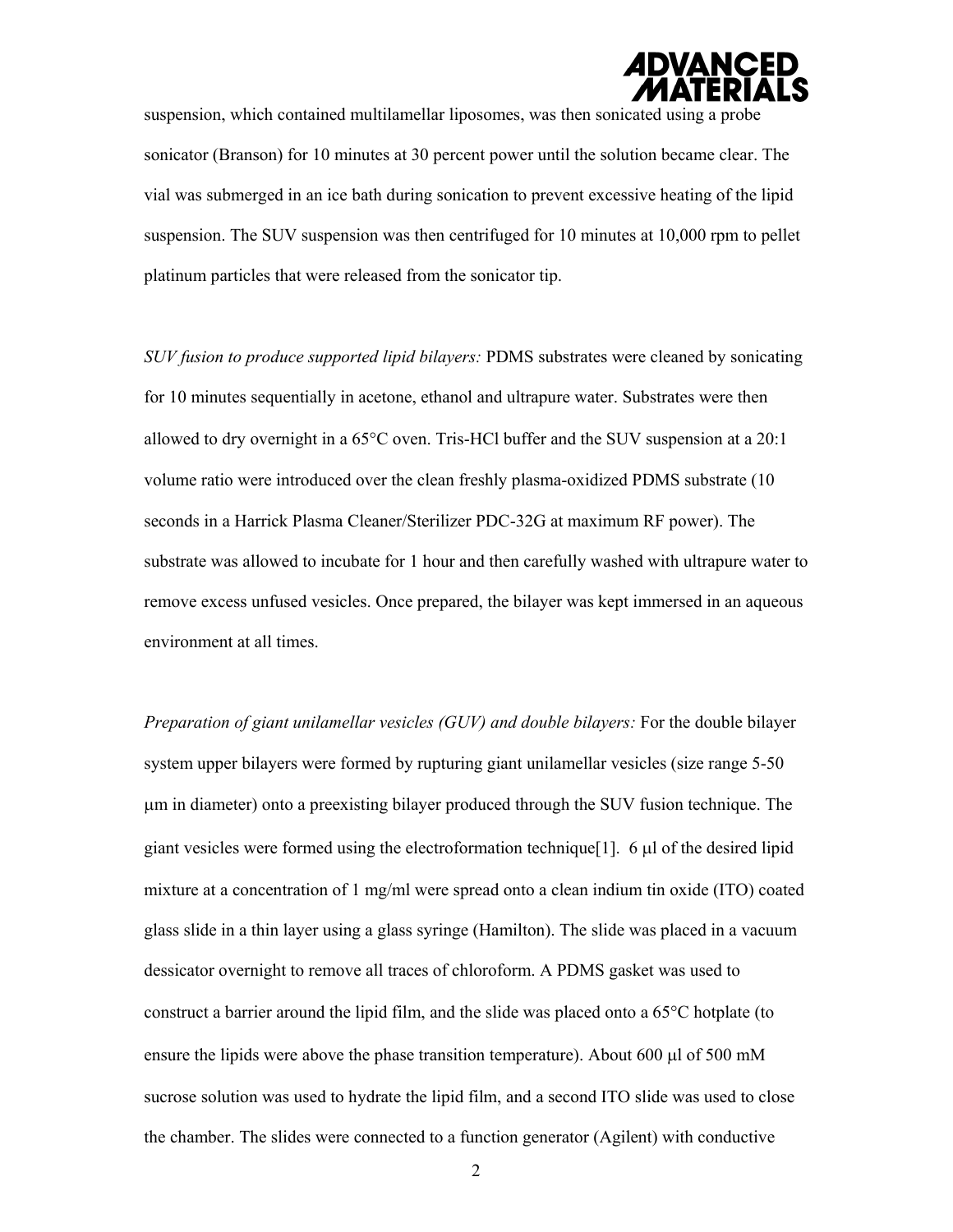

copper tape. A sinusoidal AC field was applied at a field strength of 0.5 V/mm and frequency of 10 Hz for at least 2 hours. The giant vesicles were carefully removed from the chamber and suspended in 500 mM glucose. 100 μl of the GUV suspension was introduced to the chamber containing the lower bilayer in Tris-HCl buffer (at room temperature). The vesicles sedimented onto the lower bilayer, where many of them ruptured and formed well-defined bilayer patches in close apposition to the lower membrane[2].

- [1] M. I. Angelova, D. S. Dimitrov, *Faraday Discuss.* **1986**, *81*, 303.
- [2] R. Parthasarathy, C.-h. Yu, J. T. Groves, *Langmuir* **2006**, *22*, 5095.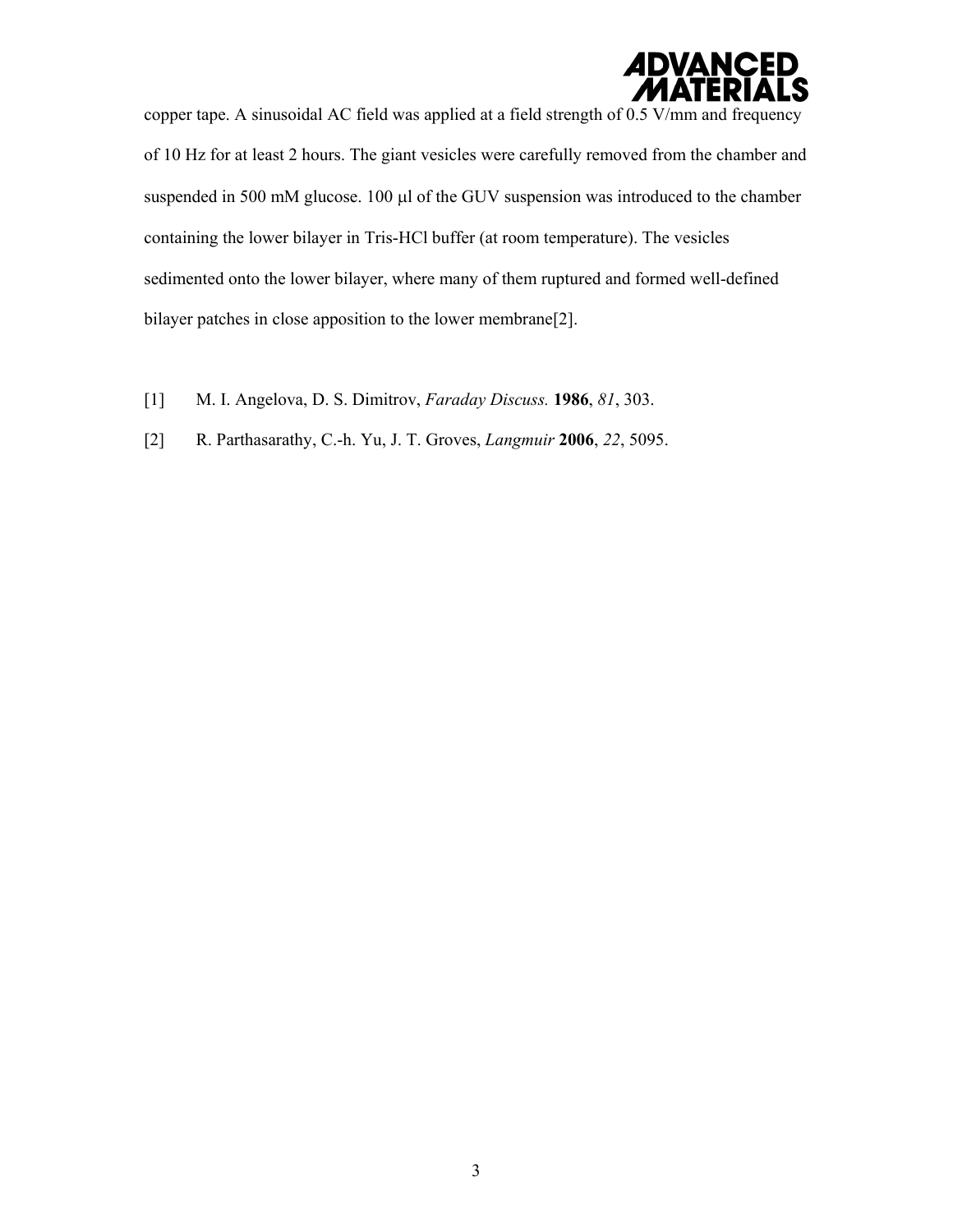## *ADVANCED<br>MATERIALS*



**Supporting Figure 1:** SEM image of 2.37 μm radius silica particles trapped in PDMS, Several doublet particles are visible. Here the surface is chemically heterogeneous, the curved features are composed of silica while the flat regions are PDMS. Scale bar 5 μm.